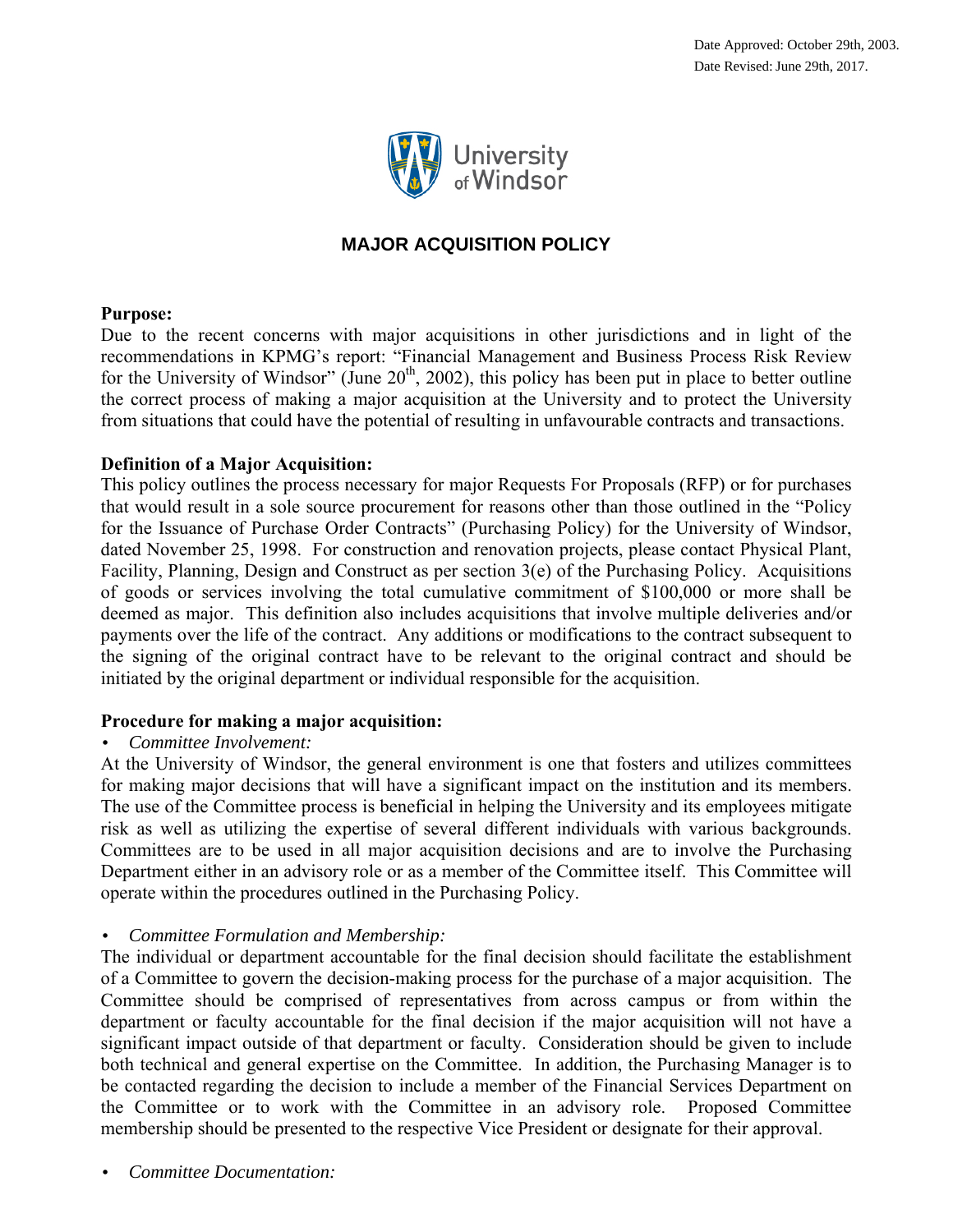All committees will keep proper documentation in order to satisfy both the need for a high level of due diligence and the need for accountability. Documentation should include; agendas, minutes of meetings, and clear documentation of decisions and conclusions made. The Committee Chair is responsible for all of the documentation.

# • *Responsibilities of the Committee Chair:*

The Committee Chair is ultimately responsible for all decisions made by the Committee. The Chair is also responsible for the accurate record keeping of the Committee. Responsible that the committee process outlined in this Policy is followed. Keep a copy of the documentation for the life of the contract

#### • *Committee Procedures*

The following are the prescribed steps for proceeding with a major acquisition:

*STEP 1:* The first issue for the Committee to appoint the Committee Chair. In most cases, a member from the department or the position within the University with the ultimate responsibility for the major acquisition is to be appointed the Chair of the Committee. However, in the event that there is not a clear department or position within the University with responsibility for the major acquisition, the Committee shall appoint a Chair who it deems to be most appropriate. Once appointed, the Committee Chair shall be accountable for all actions and decisions of the Committee as outlined in this policy.

*STEP 2:* Once a Committee Chair is appointed, the Committee shall conduct a review of the existing situation and the rationale for the acquisition. This will ensure that all Committee members are fully informed on the background pertaining to the acquisition and hence will be able to participate in the Committee discussions and decisions effectively.

*STEP 3:* The Committee is to conduct a needs analysis to precisely identify what the required specifications are. This will enable the Committee to target appropriate vendors and will lead into the next step. Also, depending on the product or service it may be necessary to post the information electronically in order to comply with the Ontario-Quebec Procurement Agreement as per section 3(d) of the Purchasing Policy. This can be in the form of a letter of interest, full RFP, prequalification of vendor or formal tender.

*STEP 4:* The Committee is to assess what is available in the marketplace in comparison to what the Committee deems as its needs. By accomplishing this task the Committee will have identified all suitable vendors to contact. The purchasing department may be consulted for assistance with this step.

*STEP 5:* The Committee is to decide whether to submit a Request For Proposal (RFP). If the decision is made not to submit a RFP then the reasons for such a decision must be clearly and fully documented by the Committee. If a RFP is not used the Committee must decide whether to use a tender or a sole source and must abide by the guidelines set out in the purchasing policy that govern tenders and sole source procurements.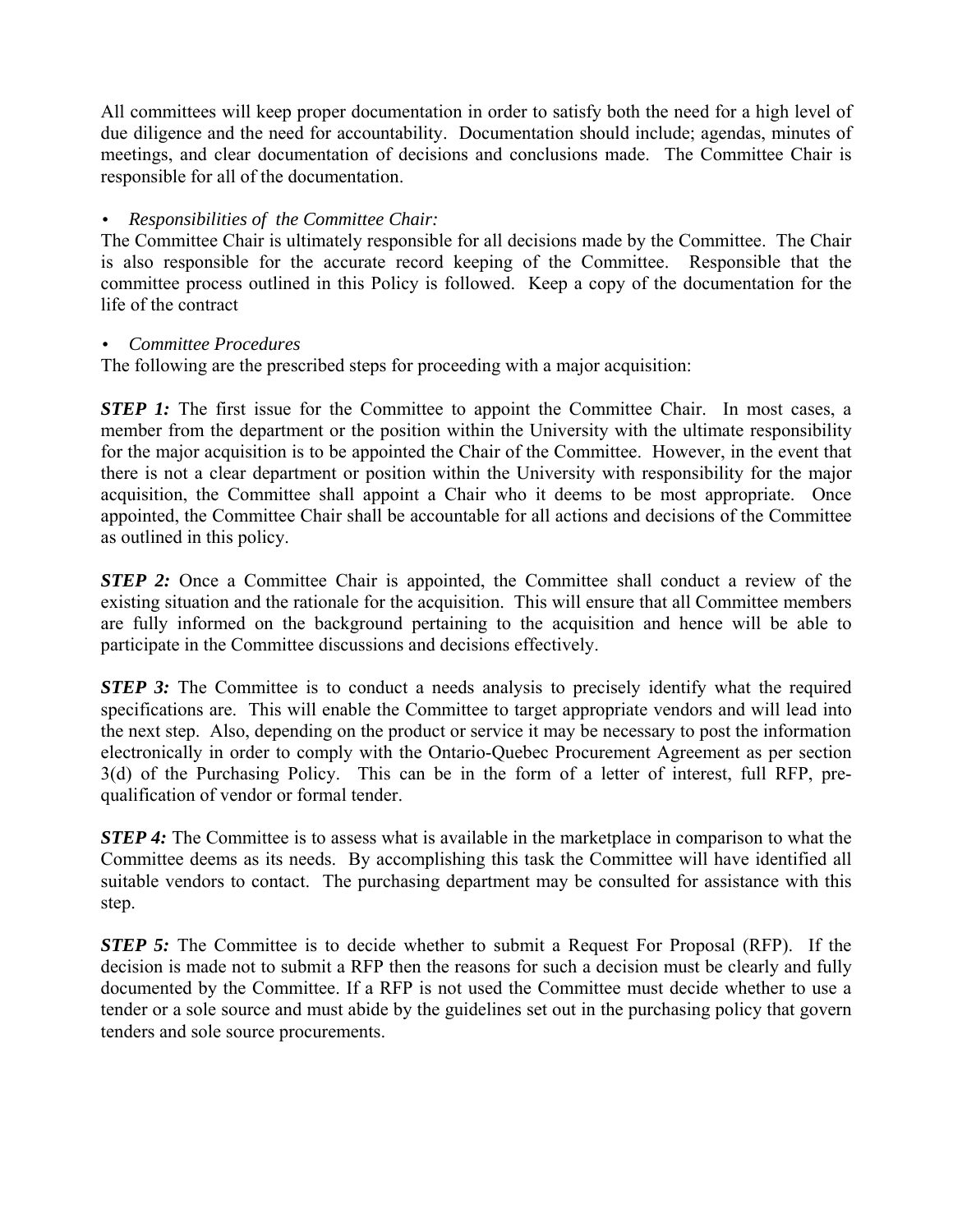*STEP 6:* Following the RFP decision, the Committee will review all the vendor information packages (technical specifications, quotes, product description, etc.) that it has received and will decide upon the number of vendors to invite to make a further presentation of their offerings. In some instances the number of vendors may have to be narrowed down more than once and may take more than one presentation or Committee meeting to accomplish.

*STEP 7:* Once the Committee has heard from all vendors and has acquired all the pertinent data required it should deliberate upon the information gathered and discuss all possible alternatives. The Committee's final decision should be based on criteria that the Committee as a whole finds to be relevant to the acquisition, while also taking into account any restrictions (budgetary or otherwise) that may be present. The criteria used to formulate the final decision should be clearly documented and should outline how factors were weighted in regards to the vendor comparisons.

# *STEP 8: Negotiating the Contract*

The Committee should select one or two representatives in addition to the Committee Chair to negotiate the contract for the acquisition. This negotiation process should include the Purchasing Department, either as a member of the negotiation team or in an advisory role. As a guideline, the representatives should be the individuals with the most knowledge and experience of the items being acquired as well as a familiarity with the financial implications of contracts and negotiations. **In circumstances involving complex contracts, the Committee representatives are advised to consult with the University's Legal Counsel.**

# *STEP 9: Reviewing the Contract*

Once the contract has been negotiated, the Committee as a whole should review the contract in order to ensure that due diligence has been taken. If necessary, the Committee should also consult the University's Legal Counsel to discuss the financial or legal implications of the contract on the University. Once the contract has been reviewed and accepted, all Committee documentation (Agendas, Minutes, etc.) is to be sent to the Purchasing Manager to ensure that the Committee process as outlined in this policy was followed. *If the documentation or lack thereof sent to the Purchasing Manager reveals that the proper process has not been followed, then the Purchasing Manager shall contact the Director of Finance, who in turn shall contact the appropriate Vice-President and together they shall take suitable action.* If the documentation at this point is in order, the Purchasing Department will assume its usual responsibilities of coordinating all the facets of the purchase, which will likely involve the issuance of a purchase order.

#### *STEP 10: Signing the Contract*

As per the University of Windsor's Board of Governors BY-LAW NO. 40 (attached), contracts can **ONLY** be signed by the following University of Windsor Officers:

- The President
- Any one of the Vice-Presidents
- The Chairman (or Acting Chairman) of the Board

#### **Non-Adherence**

Violations of this policy should be reported to the Purchasing Manager and/or the Director of Finance for their investigation. The investigation will be conducted in collaboration with the appropriate Vice-President. Disciplinary action will depend upon the extenuating circumstances and can range from reprimand to termination of employment.